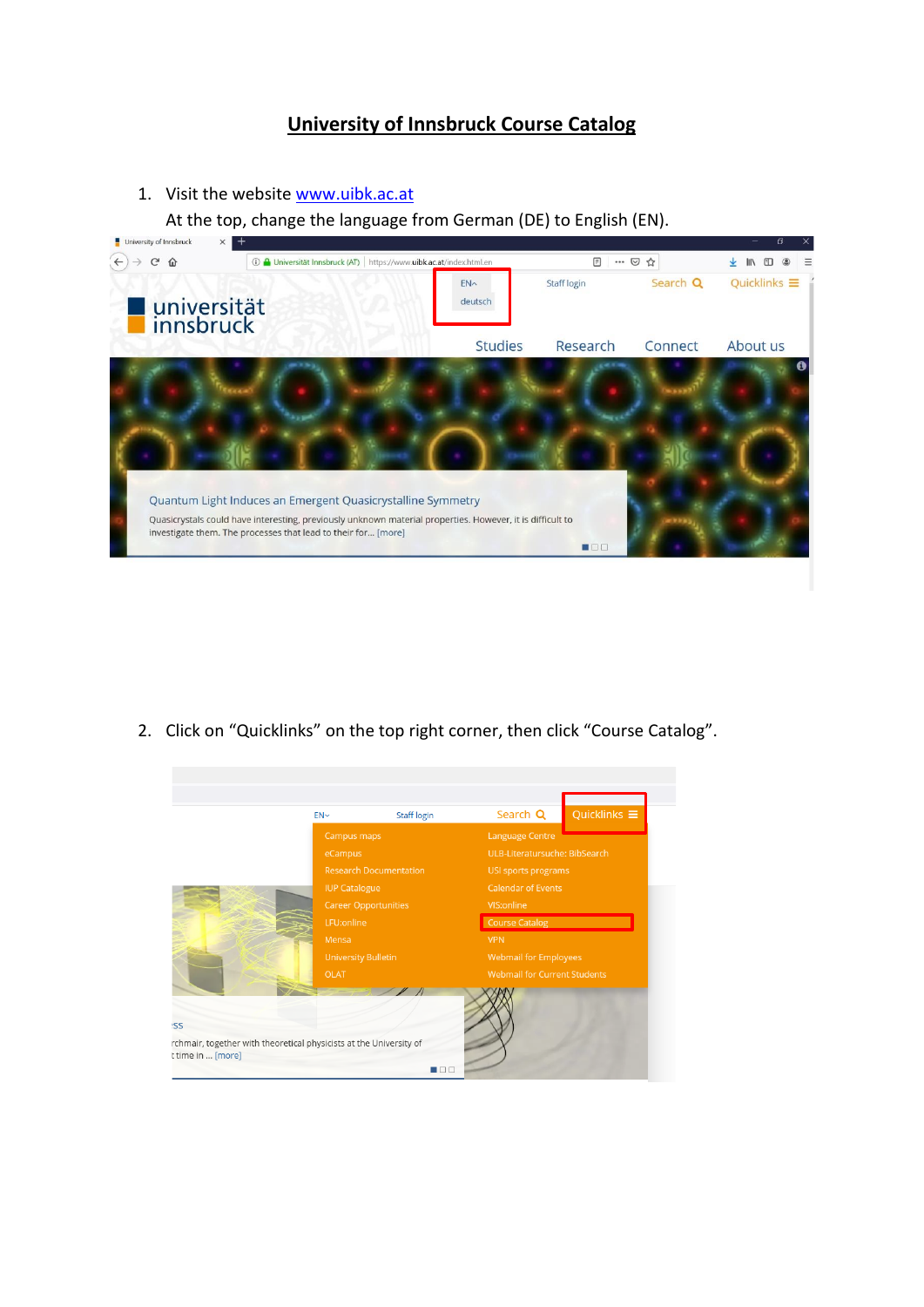3. Click on "Advanced search".

| Courses<br>$\times$            | $^{+}$                                                    |                           |                |              |                                                                                                                        |                     |
|--------------------------------|-----------------------------------------------------------|---------------------------|----------------|--------------|------------------------------------------------------------------------------------------------------------------------|---------------------|
| C<br>$\omega$<br>$\rightarrow$ | O & https://ffuonline.uibk.ac.at/public/lfuonline_lv.home |                           |                |              |                                                                                                                        |                     |
|                                |                                                           | EN <sub>v</sub>           | Staff login    |              | Search Q                                                                                                               | Quicklinks $\equiv$ |
|                                | universität<br>Innsbruck                                  |                           | <b>Studies</b> | Research     | Connect                                                                                                                | About us            |
|                                |                                                           |                           |                |              |                                                                                                                        | LFU:online          |
|                                | Courses                                                   |                           |                |              | LFU:online                                                                                                             |                     |
|                                | summer semester 2022<br>$\checkmark$                      | Advanced search<br>Search | Reset          |              | Courses                                                                                                                |                     |
|                                |                                                           |                           |                |              | My course bookings                                                                                                     |                     |
|                                | Faculty of Architecture                                   |                           |                | $\ddotmark$  | My memo list                                                                                                           |                     |
|                                | Faculty of Business and Management                        |                           |                | $\checkmark$ | Shopping basket<br><b>Evaluation results</b><br>SOWI point booking<br>Overview booking periods<br>Info booking periods |                     |
|                                | Faculty of Educational Sciences                           |                           |                | $\checkmark$ |                                                                                                                        |                     |
|                                | <b>Faculty of Biology</b>                                 |                           |                | $\ddot{}$    |                                                                                                                        |                     |
|                                | Faculty of Chemistry and Pharmacy                         |                           |                | $\ddot{}$    |                                                                                                                        |                     |
|                                | Faculty of Geo- and Atmospheric Sciences                  |                           |                | $\checkmark$ |                                                                                                                        |                     |
|                                | Faculty of Teacher Education                              |                           |                | v            | My forms                                                                                                               | v                   |
|                                | Faculty of Mathematics, Computer Science and Physics      |                           |                | $\checkmark$ | My profile                                                                                                             | $\sim$              |
|                                | Faculty of Social and Political Sciences                  |                           |                | $\checkmark$ | My study applications                                                                                                  |                     |
|                                | Faculty of Psychology and Sport Science                   |                           |                | $\ddotmark$  | My study programmes                                                                                                    | $\checkmark$        |
|                                | <b>Faculty of Engineering Sciences</b>                    |                           |                | $\sim$       | My examinations                                                                                                        | $\ddot{\sim}$       |
|                                | Faculty of Economics and Statistics                       |                           |                | $\sim$       | My bookings                                                                                                            | $\checkmark$        |

4. You can choose between the current and past semesters.

Choose your faculty and study programme and make sure the "Language of Instruction" is English. Then click "Search". If you scroll down further, you can find all faculties and study programmes. Choose your preferred faculty and find the specific BA, MA or PhD programme. Also, check out courses from different faculties and departments as there might be interesting courses for you as well. Check the category "interdisciplinary and additional courses".

| <b>Courses</b>                                                | $\times$ +                                                        |                              |                                                                                                                   |
|---------------------------------------------------------------|-------------------------------------------------------------------|------------------------------|-------------------------------------------------------------------------------------------------------------------|
| $\hat{\omega}$<br>$_{\rm C}$<br>$\leftarrow$<br>$\rightarrow$ | O & https://fuonline.uibk.ac.at/public/fuonline_lv.suche          |                              |                                                                                                                   |
|                                                               | universität<br>Innsbruck                                          |                              | Quicklinks $\equiv$<br>Search Q<br><b>Staff login</b><br>EN~<br><b>Studies</b><br>Research<br>Connect<br>About us |
|                                                               |                                                                   |                              | LFU:online                                                                                                        |
|                                                               | Advanced search                                                   |                              | Reset   Simple search<br>Search<br>LFU:online                                                                     |
|                                                               | Semester:                                                         | summer semester 2022         | <b>Courses</b><br>$\checkmark$                                                                                    |
|                                                               | Course number:                                                    |                              | My course bookings<br>My memo list                                                                                |
|                                                               | Course title:                                                     |                              | Shopping basket                                                                                                   |
|                                                               | Instructor:                                                       |                              | <b>Evaluation results</b>                                                                                         |
|                                                               | Course type:                                                      |                              | SOWI point booking                                                                                                |
|                                                               | Language of instruction:                                          | English                      | Overview booking periods<br>$\checkmark$<br>Info booking periods                                                  |
|                                                               | eLearning shares:                                                 |                              | $\checkmark$<br>My forms<br>$\sim$                                                                                |
|                                                               | Day of week:                                                      | $\checkmark$                 | My profile<br>$\checkmark$                                                                                        |
|                                                               | Time:                                                             | $\times$ to:<br>$\checkmark$ | My study applications                                                                                             |
|                                                               | Date from:                                                        | $\checkmark$<br>$\checkmark$ | My study programmes<br>$\sim$<br>鯩                                                                                |
|                                                               | to:                                                               | $\checkmark$<br>$\checkmark$ | My examinations<br>$\checkmark$<br>巤<br>$\vee$                                                                    |
|                                                               |                                                                   |                              | My bookings<br>$\checkmark$                                                                                       |
|                                                               | All faculties                                                     |                              | My papers<br>$\sim$                                                                                               |
|                                                               | □ Faculty of Architecture<br>□ Faculty of Business and Management |                              | Appointment booking<br>$\checkmark$                                                                               |
|                                                               |                                                                   |                              | Learning zones check-in                                                                                           |